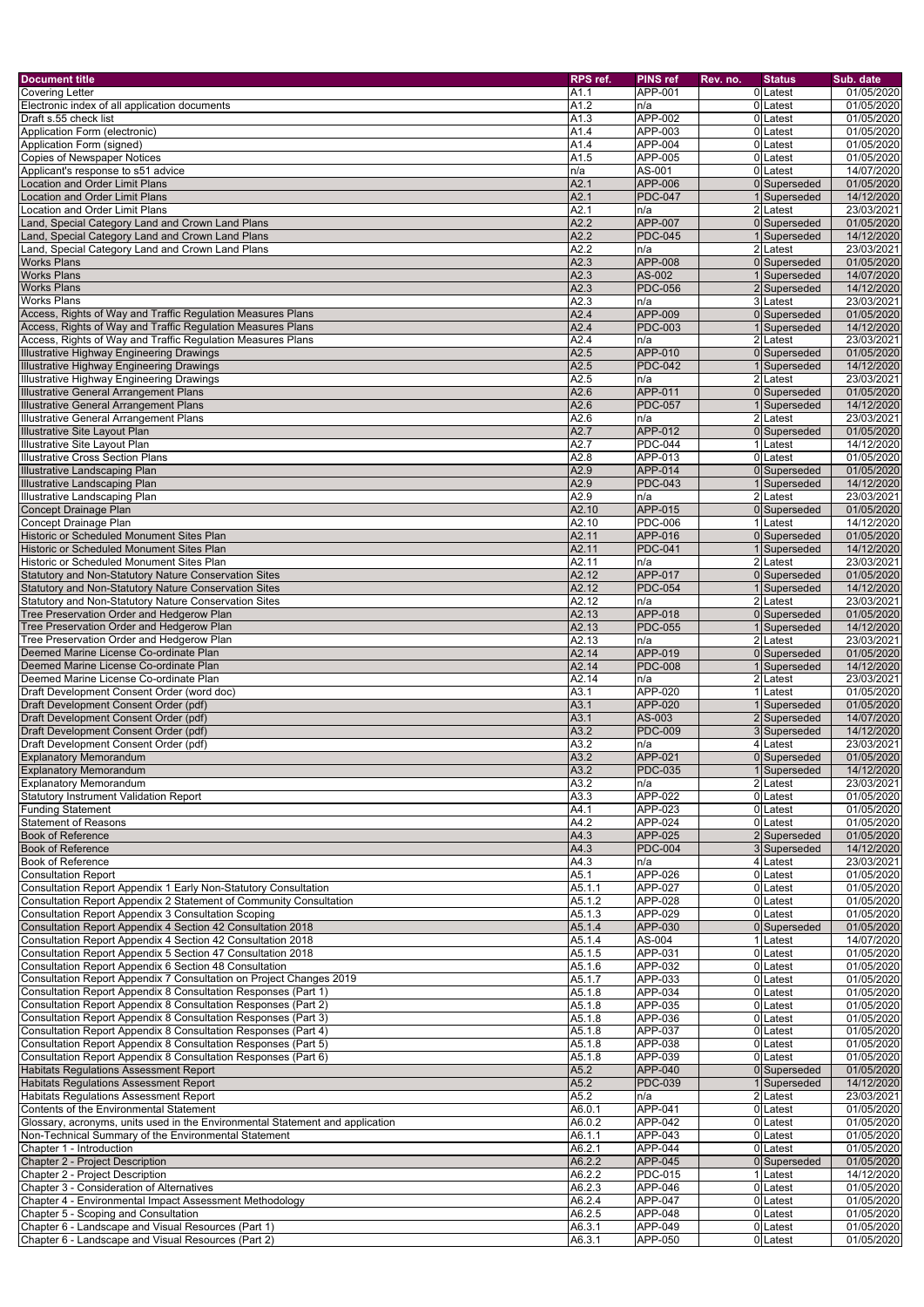| <b>Document title</b>                                                                                                                          | RPS ref.            | <b>PINS ref</b>                  | Rev. no.        | <b>Status</b>            | Sub. date                |
|------------------------------------------------------------------------------------------------------------------------------------------------|---------------------|----------------------------------|-----------------|--------------------------|--------------------------|
| Chapter 6 - Landscape and Visual Resources (Part 3)                                                                                            | A6.3.1              | APP-051                          |                 | 0Latest                  | 01/05/2020               |
| Chapter 6 - Landscape and Visual Resources (Part 4)                                                                                            | $\overline{A6.3.1}$ | <b>APP-052</b>                   |                 | 0 Latest                 | 01/05/2020               |
| Chapter 6 - Landscape and Visual Resources (Part 5)                                                                                            | A6.3.1              | APP-053                          |                 | 0 Latest                 | 01/05/2020               |
| Chapter 6 - Landscape and Visual Resources (Part 6)                                                                                            | A6.3.1              | APP-054                          |                 | 0 Latest                 | 01/05/2020               |
| Chapter 6 - Landscape and Visual Resources (Part 7)                                                                                            | A6.3.1              | APP-055                          |                 | 0 Latest                 | 01/05/2020               |
| Chapter 7 - Historic Environment                                                                                                               | A6.3.2              | APP-056                          |                 | 0Latest                  | 01/05/2020               |
| Chapter 8 - Land Use, Agriculture and Socio-Economics                                                                                          | A6.3.3<br>A6.3.4    | <b>APP-057</b><br><b>APP-058</b> |                 | 0 Latest<br>0 Superseded | 01/05/2020               |
| Chapter 9 - Onshore Ecology<br>Chapter 9 - Onshore Ecology                                                                                     | A6.3.4              | <b>PDC-021</b>                   |                 | Latest                   | 01/05/2020<br>14/12/2020 |
| Chapter 10 - Traffic and Transport                                                                                                             | A6.3.5              | APP-059                          |                 | 0 Latest                 | 01/05/2020               |
| Chapter 11 - Noise and Vibration                                                                                                               | A6.3.6              | APP-060                          |                 | 0Latest                  | 01/05/2020               |
| Chapter 12 - Air Quality                                                                                                                       | A6.3.7              | <b>APP-061</b>                   |                 | 0Latest                  | 01/05/2020               |
| Chapter 13 - Human Health                                                                                                                      | A6.3.8              | <b>APP-062</b>                   |                 | 0Latest                  | 01/05/2020               |
| Chapter 14 - Climate Change                                                                                                                    | A6.3.9              | APP-063                          |                 | 0Latest                  | 01/05/2020               |
| Chapter 15 - Hydrology and Flood Risk                                                                                                          | A6.3.10             | <b>APP-064</b>                   |                 | 0 Superseded             | 01/05/2020               |
| Chapter 15 - Hydrology and Flood Risk                                                                                                          | A6.3.10             | <b>PDC-017</b>                   |                 | 1Latest                  | 14/12/2020               |
| Chapter 16 - Geology, Hydrogeology and Ground Conditions                                                                                       | A6.3.11             | APP-065                          |                 | 0 Latest                 | 01/05/2020               |
| Chapter 17 - Marine Environment                                                                                                                | A6.3.12             | <b>APP-066</b>                   |                 | 0 Superseded             | 01/05/2020               |
| Chapter 17 - Marine Environment                                                                                                                | A6.3.12             | <b>PDC-019</b>                   |                 | 1 Latest                 | 14/12/2020               |
| Chapter 18 - Cumulative Effects Assessment Introduction and Screening<br>Chapter 19 - Landscape and Visual Resources                           | A6.4.1<br>A6.4.2    | <b>APP-067</b><br><b>APP-068</b> |                 | 0 Latest<br>0 Latest     | 01/05/2020<br>01/05/2020 |
| Chapter 20 - Historic Environment                                                                                                              | A6.4.3              | APP-069                          |                 | 0 Latest                 | 01/05/2020               |
| Chapter 21 - Land Use, Agriculture and Socio-Economics                                                                                         | A6.4.4              | <b>APP-070</b>                   |                 | 0Latest                  | 01/05/2020               |
| Chapter 22 - Onshore Ecology                                                                                                                   | A6.4.5              | <b>APP-071</b>                   |                 | 0 Latest                 | 01/05/2020               |
| Chapter 23 - Traffic and Transport                                                                                                             | A6.4.6              | <b>APP-072</b>                   |                 | 0 Latest                 | 01/05/2020               |
| Chapter 24 - Noise and Vibration                                                                                                               | A6.4.7              | <b>APP-073</b>                   |                 | 0 Latest                 | 01/05/2020               |
| Chapter 25 - Air Quality                                                                                                                       | A6.4.8              | APP-074                          |                 | 0Latest                  | 01/05/2020               |
| Chapter 26 - Human Health                                                                                                                      | A6.4.9              | APP-075                          |                 | 0 Latest                 | 01/05/2020               |
| Chapter 27 - Climate Change                                                                                                                    | A6.4.10             | APP-076                          |                 | 0 Latest                 | 01/05/2020               |
| Chapter 28 - Hydrology and Flood Risk                                                                                                          | A6.4.11             | <b>APP-077</b>                   |                 | 0Latest                  | 01/05/2020               |
| Chapter 29 - Geology, Hydrogeology and Ground Conditions                                                                                       | A6.4.12             | <b>APP-078</b>                   |                 | 0 Superseded             | 01/05/2020               |
| Chapter 29 - Geology, Hydrogeology and Ground Conditions                                                                                       | A6.4.12             | n/a                              |                 | 1Latest                  | 23/03/2021               |
| Chapter 30 - Marine Environment                                                                                                                | A6.4.13             | APP-079                          |                 | 0Latest                  | 01/05/2020               |
| Chapter 31 - Summary of Inter-Related Effects<br>Chapter 31 - Summary of Inter-Related Effects                                                 | A6.5.1<br>A6.5.1    | <b>APP-080</b><br>n/a            |                 | 0 Superseded<br>1Latest  | 01/05/2020<br>23/03/2021 |
| Chapter 32 - Summary of Cumulative Effects                                                                                                     | A6.5.2              | <b>APP-081</b>                   |                 | 0 Superseded             | 01/05/2020               |
| Chapter 32 - Summary of Cumulative Effects                                                                                                     | A6.5.2              | In/a                             |                 | 1Latest                  | 23/03/2021               |
| Chapter 33 - Summary of Residual Effects                                                                                                       | A6.5.3              | <b>APP-082</b>                   |                 | 0 Superseded             | 01/05/2020               |
| Chapter 33 - Summary of Residual Effects                                                                                                       | A6.5.3              | <b>PDC-023</b>                   |                 | 1Latest                  | 14/12/2020               |
| Appendix 2.1 - Mitigation, Enhancement and Monitoring Commitments                                                                              | A6.6.1              | APP-083                          |                 | 0 Superseded             | 01/05/2020               |
| Appendix 2.1 - Mitigation, Enhancement and Monitoring Commitments                                                                              | A6.6.1              | <b>PDC-029</b>                   |                 | Superseded               | 14/12/2020               |
| Appendix 2.1 - Mitigation, Enhancement and Monitoring Commitments                                                                              | A6.6.1              | n/a                              |                 | 2Latest                  | 23/03/2021               |
| Appendix 2.2 - Accident and Emergency Management                                                                                               | A6.6.2              | <b>APP-084</b>                   |                 | 0 Latest                 | 01/05/2020               |
| Appendix 4.1 - Transboundary Impacts Screening Note                                                                                            | A6.6.3              | APP-085                          |                 | 0 Latest                 | 01/05/2020               |
| Appendix 7.1 - Historic Environment Desk-Based Assessment                                                                                      | A6.6.4              | APP-086                          |                 | 0 Latest                 | 01/05/2020               |
| Appendix 7.2 - Geoarchaeological Deposit Model Report                                                                                          | A6.6.5              | APP-087                          |                 | 0 Latest                 | 01/05/2020               |
| Appendix 8.1 - ALC and Soil Survey Data<br>Appendix 8.2 - Common Land                                                                          | A6.6.6              | APP-088<br>APP-089               |                 | 0 Latest                 | 01/05/2020               |
| Appendix 8.3 - Construction Labour Forecasting                                                                                                 | A6.6.7<br>A6.6.8    | APP-090                          |                 | 0 Latest<br>0 Latest     | 01/05/2020<br>01/05/2020 |
| Appendix 9.1 - Ecological desk study and survey report                                                                                         | A6.6.9              | APP-091                          |                 | 0 Latest                 | 01/05/2020               |
| Appendix 9.2 - Third Party Survey Reports                                                                                                      | A6.6.10             | APP-092                          |                 | 0Latest                  | 01/05/2020               |
| Appendix 9.3 - Biodiversity Net Gain                                                                                                           | A6.6.11             | APP-093                          |                 | 0 Superseded             | 01/05/2020               |
| Appendix 9.3 - Biodiversity Net Gain                                                                                                           | A6.6.11             | $PDC-032$                        |                 | Latest                   | 14/12/2020               |
| Appendix 9.4 - Foreshore Wintering Bird Surveys 2019-20                                                                                        | A6.6.39             | APP-094                          |                 | 0 Superseded             | 01/05/2020               |
| Appendix 9.4 - Foreshore Wintering Bird Surveys 2019-20                                                                                        | A6.6.39             | <b>PDC-033</b>                   |                 | Latest                   | 14/12/2020               |
| Appendix 10.1 - Transport Assessment                                                                                                           | A6.6.12             | APP-095                          |                 | 0Latest                  | 01/05/2020               |
| Appendix 11.1 - Baseline Sound Monitoring Report                                                                                               | A6.6.13             | APP-096                          |                 | 0Latest                  | 01/05/2020               |
| Appendix 11.2 - BS4142:2014 Statements of Competence                                                                                           | A6.6.14             | APP-097                          |                 | 0Latest                  | 01/05/2020               |
| Appendix 11.3 - Construction Noise Assessment Methodology and Results                                                                          | A6.6.15             | APP-098                          |                 | 0Latest                  | 01/05/2020               |
| Appendix 11.4 - Operational Noise Assessment Methodology and Results<br>Appendix 11.5 - Standards and Guidance Relevant to Noise and Vibration | A6.6.16             | APP-099<br>APP-100               |                 | 0 Latest                 | 01/05/2020               |
| Appendix 12.1 - Air Quality Impacts on Ecological Receptors                                                                                    | A6.6.17<br>A6.6.18  | APP-101                          |                 | 0 Latest<br>0 Latest     | 01/05/2020<br>01/05/2020 |
| Appendix 12.2 - Baseline Air Quality Conditions                                                                                                | A6.6.19             | APP-102                          |                 | 0 Latest                 | 01/05/2020               |
| Appendix 12.3 - Stack Height Determination                                                                                                     | A6.6.20             | APP-103                          |                 | 0 Latest                 | 01/05/2020               |
| Appendix 12.4 - Model Inputs and Outputs                                                                                                       | A6.6.21             | APP-104                          |                 | 0 Latest                 | 01/05/2020               |
| Appendix 12.5 - Results of Other Scenarios                                                                                                     | A6.6.22             | APP-105                          |                 | 0 Latest                 | 01/05/2020               |
| Appendix 12.6 - Assessment of Traffic-Related Emissions                                                                                        | A6.6.23             | APP-106                          |                 | 0 Latest                 | 01/05/2020               |
| Appendix 12.7 - Assessment of Plume Visibility                                                                                                 | A6.6.24             | <b>APP-107</b>                   |                 | 0 Latest                 | 01/05/2020               |
| Appendix 12.8 - Further Analysis of Air Quality in Gravesend                                                                                   | A6.6.25             | APP-108                          |                 | 0 Latest                 | 01/05/2020               |
| Appendix 13.1 - Health Baseline                                                                                                                | A6.6.26             | APP-109                          |                 | 0 Latest                 | 01/05/2020               |
| Appendix 14.1 - GHG Calculations                                                                                                               | A6.6.27             | APP-110                          |                 | 0 Latest                 | 01/05/2020               |
| Appendix 14.2 - Climate Change Risk                                                                                                            | A6.6.28             | <b>APP-111</b>                   |                 | 0 Latest                 | 01/05/2020               |
| Appendix 15.1 - Flood Risk Assessment                                                                                                          | A6.6.29             | APP-112                          |                 | 0 Superseded             | 01/05/2020               |
| Appendix 15.1 - Flood Risk Assessment                                                                                                          | A6.6.29             | <b>PDC-025</b>                   |                 | 1 Latest                 | 14/12/2020               |
| Appendix 15.2 - Flood Zones/model data (Part 1)<br>Appendix 15.2 - Flood Zones/model data (Part 2)                                             | A6.6.30<br>A6.6.30  | APP-113<br>APP-114               |                 | 0 Latest<br>0 Latest     | 01/05/2020<br>01/05/2020 |
| Appendix 15.3 - Surface Water Abstraction Licences, Discharge Consents and Pollution Incidents                                                 | A6.6.31             | APP-115                          |                 | 0 Latest                 | 01/05/2020               |
| Appendix 16.1 - Phase 1 Preliminary Risk Assessment                                                                                            | A6.6.32             | APP-116                          |                 | 0 Latest                 | 01/05/2020               |
| Appendix 16.2 - Phase 2 Site Investigation Report                                                                                              | A6.6.33             | APP-117                          |                 | 0 Latest                 | 01/05/2020               |
| Appendix 16.3 - Team2100 Tilbury Ground Investigations                                                                                         | A6.6.34             | APP-118                          |                 | 0 Latest                 | 01/05/2020               |
| Appendix 17.1 - Phase 1 Intertidal Survey Report and Benthic Ecology Desktop Review                                                            | A6.6.35             | APP-119                          |                 | 0 Latest                 | 01/05/2020               |
| Appendix 17.2 - Hydrodynamic Modelling and Sediment Assessment                                                                                 | A6.6.36             | APP-120                          |                 | 0 Latest                 | 01/05/2020               |
| Appendix 17.3 - Water Framework Directive Assessment                                                                                           | A6.6.37             | APP-121                          |                 | 0 Superseded             | 01/05/2020               |
| Appendix 17.3 - Water Framework Directive Assessment                                                                                           | A6.6.37             | <b>PDC-027</b>                   |                 | 1 Latest                 | 14/12/2020               |
| Appendix 17.4 - Third Party Survey Reports                                                                                                     | A6.6.38             | APP-122                          |                 | 0 Latest                 | 01/05/2020               |
| <b>Statutory Nuisances Statement</b>                                                                                                           | A7.1                | <b>APP-123</b>                   |                 | 0Latest                  | 01/05/2020               |
| <b>Grid and Gas Connection Statement</b>                                                                                                       | A7.2                | APP-124                          |                 | 0 Latest                 | 01/05/2020               |
| Conceptual Drainage Strategy                                                                                                                   | A7.3                | <b>APP-125</b>                   | P <sub>O4</sub> | Superseded               | 01/05/2020               |
| Conceptual Drainage Strategy                                                                                                                   | A7.3                | <b>PDC-007</b><br>APP-126        | PO <sub>5</sub> | Latest                   | 14/12/2020               |
| Gas Connection Concept Design Report                                                                                                           | A7.4                |                                  |                 | 0 Latest                 | 01/05/2020               |